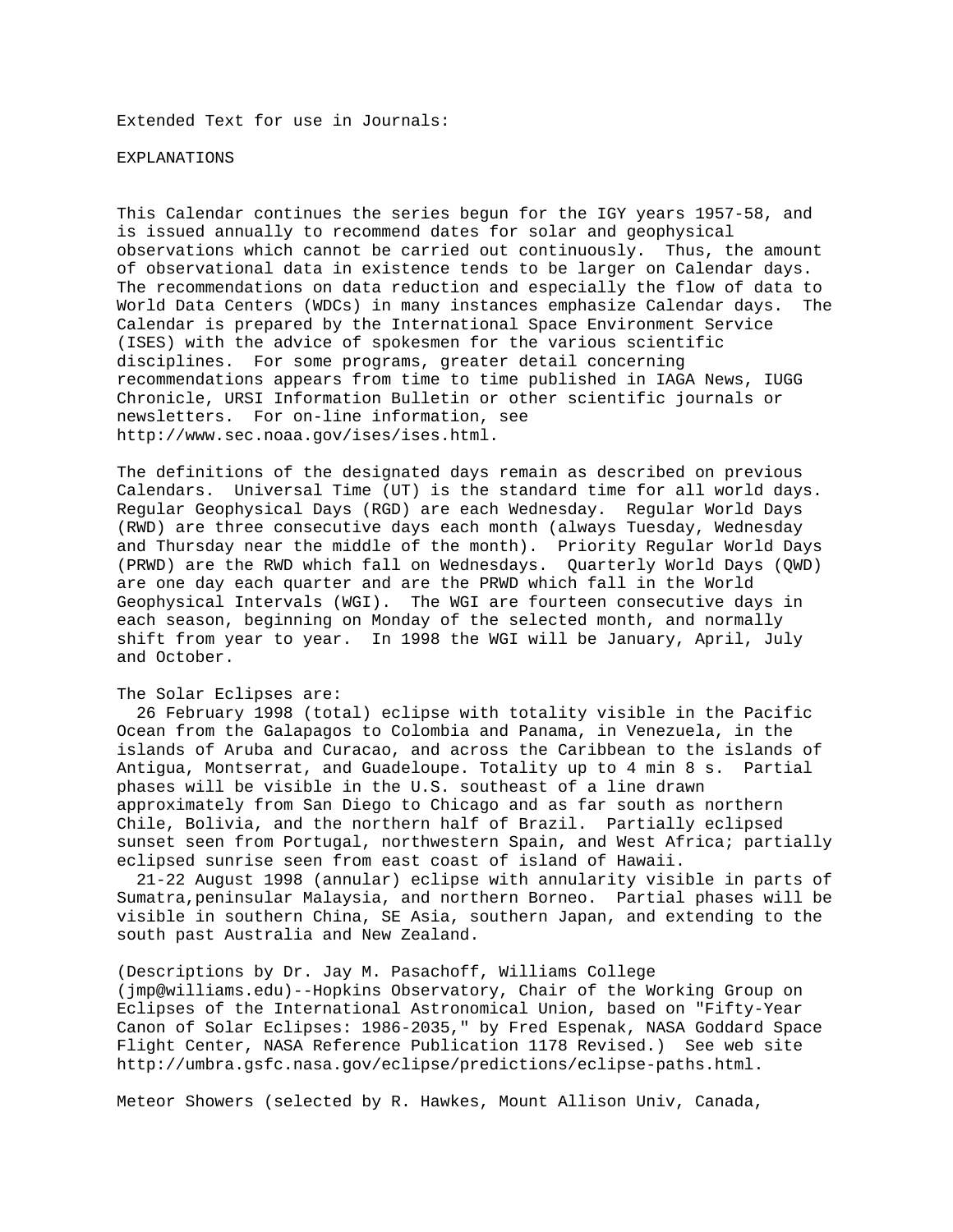rhawkes@mta.ca) include the most prominent regular showers. The dates for Northern Hemisphere meteor showers are: Jan 3-5 (Quadrantid); Apr 21-23 (Lyrid); May 4-6 (Eta-Aquarid); Jun 6-11 (Arietid, Zeta-Perseid); Jun 27-29 (Beta-Taurid); Aug 11-14 (Perseid); Oct 21-23 (Orionid); Nov 16-19 (Leonid); Dec 13-15 (Geminid); Dec 22-24, 1998 (Ursid); and Jan 3- 5, 1999 (Quadrantid). The dates for Southern Hemisphere meteor showers are: May 4-6 (Eta-Aquarid); Jun 6-11 (Arietid, Zeta-Perseid); Jun 27-29 (Beta-Taurid); Jul 27-Aug 2 (S. Delta-Aquarid, Alpha-Aurigid); Oct 21-23 (Orionid); Nov 16-19 (Leonid); and Dec 13-15, 1998 (Geminid). Particular attention is drawn to the Leonid shower which is expected to produce storm conditions of thousands to tens of thousands of visual meteors per hour at approximately 17 UT 4 hours on November 17, 1998.

The occurrence of unusual solar or geophysical conditions is announced or forecast by the ISES through various types of geophysical "Alerts" (which are widely distributed by telegram and radio broadcast on a current schedule). Stratospheric warmings (STRATWARM) are also designated. The meteorological telecommunications network coordinated by WMO carries these worldwide Alerts once daily soon after 0400 UT. For definitions of Alerts see ISES "Synoptic Codes for Solar and Geophysical Data", March 1990 and its amendments. Retrospective World Intervals are selected and announced by MONSEE and elsewhere to provide additional analyzed data for particular events studied in the ICSU Scientific Committee on Solar-Terrestrial Physics (SCOSTEP) programs.

## RECOMMENDED SCIENTIFIC PROGRAMS

FINAL EDITION

(The following material was reviewed in 1997 by spokesmen of IAGA, WMO and URSI as suitable for coordinated geophysical programs in 1998.)

Airglow and Aurora Phenomena. Airglow and auroral observatories operate with their full capacity around the New Moon periods. However, for progress in understanding the mechanism of many phenomena, such as low latitude aurora, the coordinated use of all available techniques, optical and radio, from the ground and in space is required. Thus, for the airglow and aurora 7-day periods on the Calendar, ionosonde, incoherent scatter, special satellite or balloon observations, etc., are especially encouraged. Periods of approximately one weeks' duration centered on the New Moon are proposed for high resolution of ionospheric, auroral and magnetospheric observations at high latitudes during northern winter.

Atmospheric Electricity. Non-continuous measurements and data reduction for continuous measurements of atmospheric electric current density, field, conductivities, space charges, ion number densities, ionosphere potentials, condensation nuclei, etc.; both at ground as well as with radiosondes, aircraft, rockets; should be done with first priority on the RGD each Wednesday, beginning on 7 January 1998 at 0000 UT, 14 January at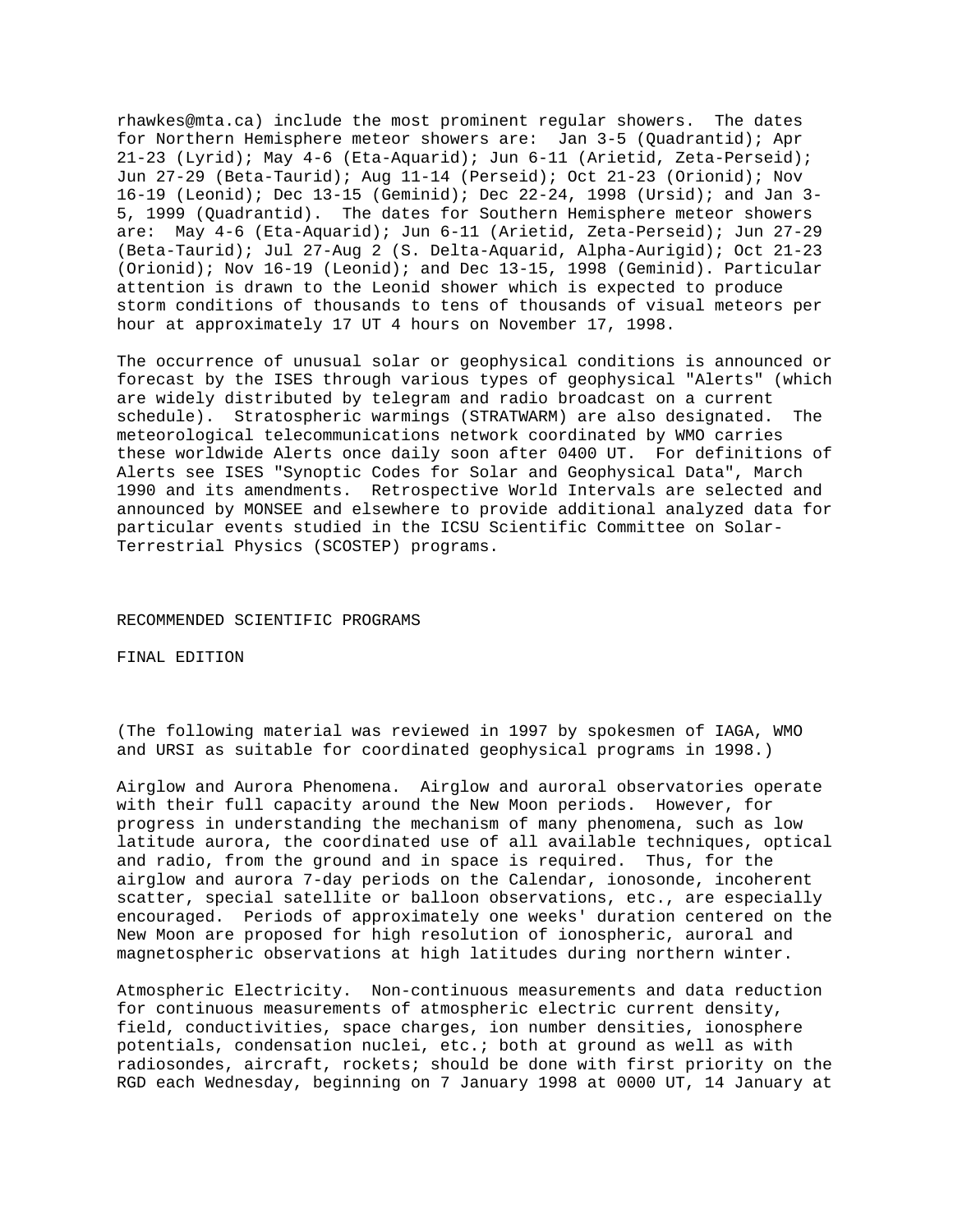0600 UT, 21 January at 1200 UT, 28 January at 1800 UT, etc. (beginning hour shifts six hours each week, but is always on Wednesday). Minimum program is at the same time on PRWD beginning with 14 January at 1800 UT. Data reduction for continuous measurements should be extended, if possible, to cover at least the full RGD including, in addition, at least 6 hours prior to the indicated beginning time. Measurements prohibited by bad weather should be done 24 hours later. Results on sferics and ELF are wanted with first priority for the same hours, shortperiod measurements centered around the minutes 35-50 of the hours indicated. Priority Weeks are the weeks which contain a PRWD; minimum priority weeks are the ones with a QWD. The World Data Centre for Atmospheric Electricity, 7 Karbysheva, St. Petersburg 194018, USSR, is the collection point for data and information on measurements.

Geomagnetic Phenomena. It has always been a leading principle for geomagnetic observatories that operations should be as continuous as possible and the great majority of stations undertake the same program without regard to the Calendar. Stations equipped for making magnetic observations, but which cannot carry out such observations and reductions on a continuous schedule are encouraged to carry out such work at least on RWD (and during times of MAGSTORM Alert).

Ionospheric Phenomena. Special attention is continuing on particular events which cannot be forecast in advance with reasonable certainty. These will be identified by Retrospective World Intervals. The importance of obtaining full observational coverage is therefore stressed even if it is possible to analyze the detailed data only for the chosen events. In the case of vertical incidence sounding, the need to obtain quarter-hourly ionograms at as many stations as possible is particularly stressed and takes priority over recommendation (a) below when both are not practical.

For the vertical incidence (VI) sounding program, the summary recommendations are: (a) All stations should make soundings on the hour and every quarter hour; (b) On RWDs, ionogram soundings should be made at least every quarter hour and preferably every five minutes or more frequently, particularly at high latitudes; (c) All stations are encouraged to make f-plots on RWDs; f-plots should be made for high latitude stations, and for so-called "representative" stations at lower latitudes for all days (i.e., including RWDs and WGIs) (Continuous records of ionospheric parameters are acceptable in place of f-plots at temperate and low latitude stations); (d) Copies of all ionogram scaled parameters, in digital form if possible, be sent to WDCs; (e) Stations in the eclipse zone and its conjugate area should take continuous observations on solar eclipse days and special observations on adjacent days. See also recommendations under Airglow and Aurora Phenomena.

For the incoherent scatter observation program, every effort should be made to obtain measurements at least on the Incoherent Scatter Coordinated Observation Days, and intensive series should be attempted whenever possible in WGIs, on Dark Moon Geophysical Days (DMGD) or the Airglow and Aurora Periods. The need for collateral VI observations with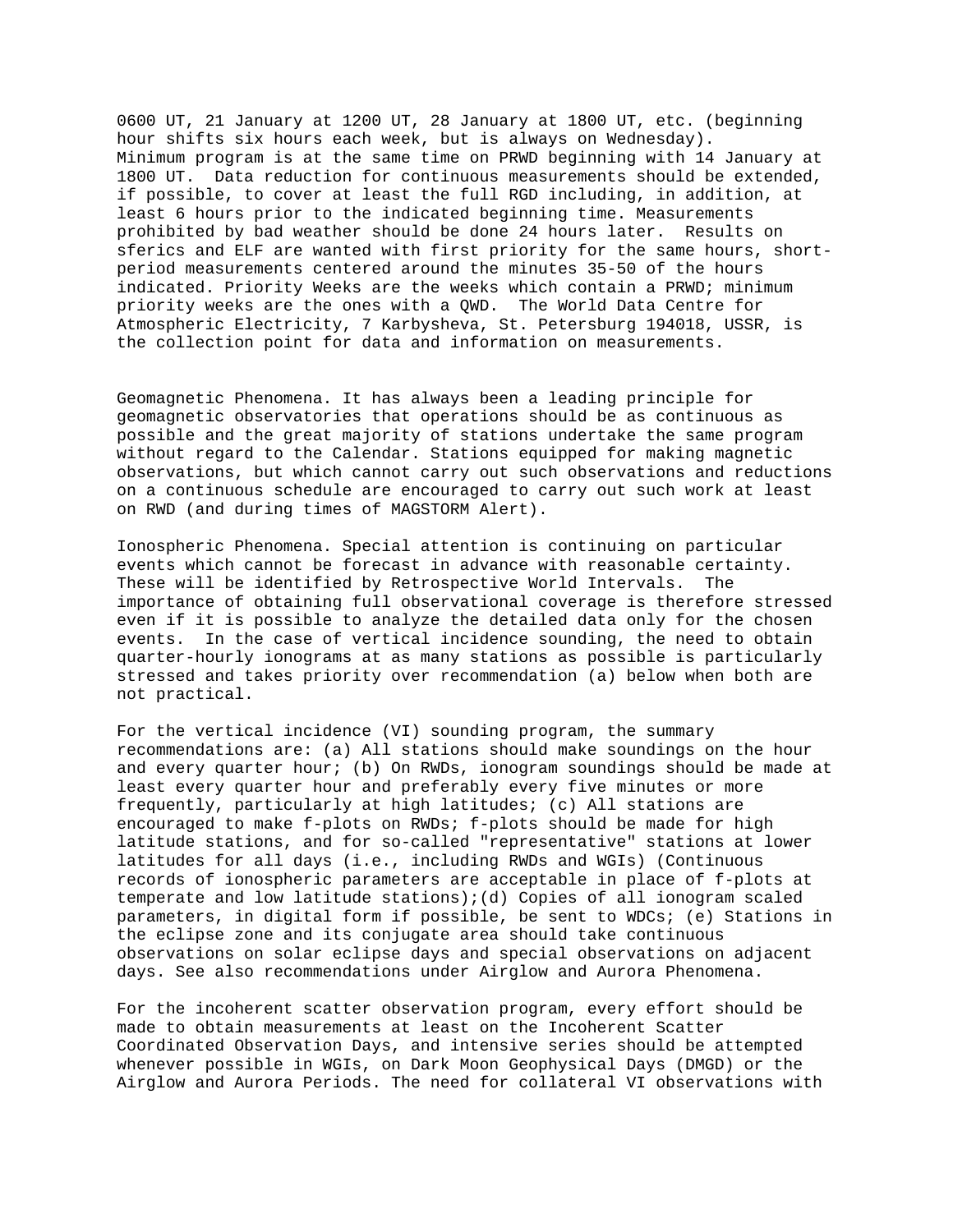not more than quarter-hourly spacing at least during all observation periods is stressed.

Special programs include:

 CADITS/MLTCS -- Coupling and Dynamics of the Ionosphere-Thermosphere System/Mesosphere, Lower-Thermosphere Coupling Study -- combined local E and F region measurements, including vector velocities, with 15 minute time resolution. Latitudinal coverage may be sacrificed to meet this goal. (Contacts are: Casandra Fesen - fesen@tides.dartmouth.edu and Roberta Johnson - rjohnson@dexter.sprl.umich.edu);

 DATABASE -- Incoherent Scatter Database -- emphasis on broad latitudinal coverage of the F region (Anthony van Eyken tony@eiscat.no);

 POLITE -- Plasmaspheric Observations of Light Ions in the Topside Exosphere -- global coordinated measurements of topside light ions. Simultaneous optical observations of neutral hydrogen and helium are highly desirable where possible (Phillip Erickson pje@hyperion.haystack.edu);

WLS -- Wide-Latitude Substorm Dynamics (John Foster jcf@hyperion.haystack.edu).

Special programs: Dr. Anthony P. van Eyken, EISCAT Scientific Association, Ramfjordmoen, N-9027 Ramfjordbotn, Norway. Tel. 77692166; Fax 77692380; e-mail: tony@eiscat.no; URSI Working Group G.5.

For the ionospheric drift or wind measurement by the various radio techniques, observations are recommended to be concentrated on the weeks including RWDs.

For traveling ionosphere disturbances, propose special periods for coordinated measurements of gravity waves induced by magnetospheric activity, probably on selected PRWD and RWD.

For the ionospheric absorption program half-hourly observations are made at least on all RWDs and half-hourly tabulations sent to WDCs. Observations should be continuous on solar eclipse days for stations in eclipse zone and in its conjugate area. Special efforts should be made to obtain daily absorption measurements at temperate latitude stations during the period of Absorption Winter Anomaly, particularly on days of abnormally high or abnormally low absorption (approximately October-March, Northern Hemisphere; April-September, Southern Hemisphere).

For back-scatter and forward scatter programs, observations should be made and analyzed at least on all RWDs.

For synoptic observations of mesospheric (D region) electron densities, several groups have agreed on using the RGD for the hours around noon.

For ELF noise measurements involving the earth-ionosphere cavity resonances any special effort should be concentrated during the WGIs.

It is recommended that more intensive observations in all programs be considered on days of unusual meteor activity.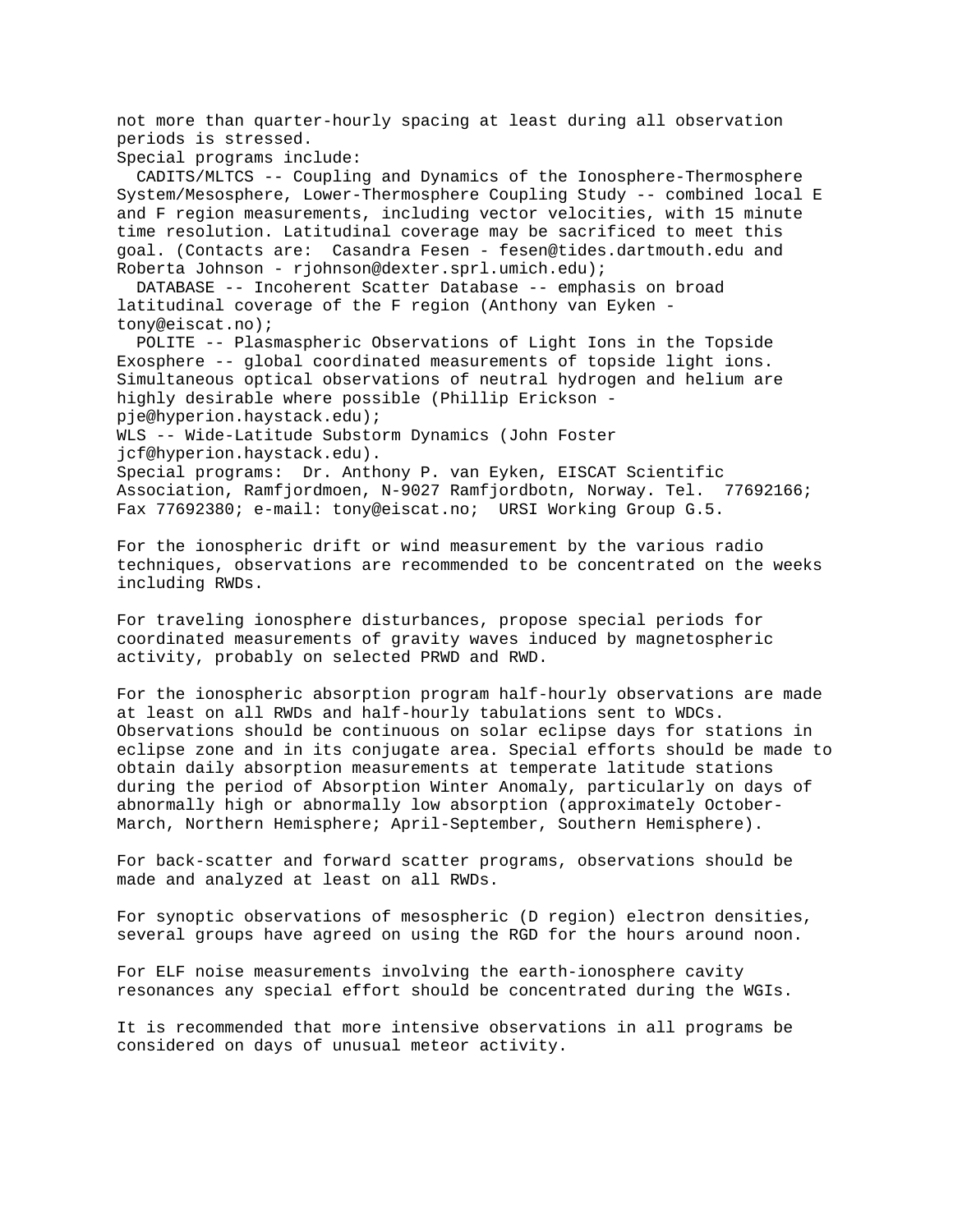Meteorology. Particular efforts should be made to carry out an intensified program on the RGD -- each Wednesday, UT. A desirable goal would be the scheduling of meteorological rocketsondes, ozone sondes and radiometer sondes on these days, together with maximum-altitude rawinsonde ascents at both 0000 and 1200 UT.

During WGI and STRATWARM Alert Intervals, intensified programs are also desirable, preferably by the implementation of RGD-type programs (see above) on Mondays and Fridays, as well as on Wednesdays.

Global Atmosphere Watch (GAW) The World Meteorological Organizations (WMO) GAW integrates many monitoring and research activities involving measurement of atmospheric composition. Serves as an early warning system to detect further changes in atmospheric concentrations of greenhouse gases, changes in the ozone layer and in the long range transport of pollutants, including acidity and toxicity of rain as well as of atmospheric burden of aerosols (dirt and dust particles). Contact WMO, 41, avenue Giuseppe-Motta, P.O. Box 2300, 1211 Geneva 2, Switzerland.

Solar Phenomena. Observatories making specialized studies of solar phenomena, particularly using new or complex techniques, such that continuous observation or reporting is impractical, are requested to make special efforts to provide to WDCs data for solar eclipse days, RWDs and during PROTON/FLARE ALERTS. The attention of those recording solar noise spectra, solar magnetic fields and doing specialized optical studies is particularly drawn to this recommendation.

ISCS (International Solar Cycle Studies). Program within the SCOSTEP (Scientific Committee on Solar-Terrestrial Physics): 1998-2002. Its focus is on observations and basic research directed toward understanding the underlying and resulting processes associated with the rising and maximum phase of a solar cycle. Contacts are S.T. Wu, Univ of Alabama, Huntsville Dept. Mech. Eng. & Ctr. for Space Plasma & Aeron. Res., Huntsville, AL 35899 USA, (205)895-6413, Fax (205)895-6328, wu@cspar.uah.edu, and V. Obridko, IZMIRAN, Solar Physics Department, 142092 Troitsk, Moscow, Russia, 095-344-0926, Fax 095-334-0124, obridko@lars.izmiran.troitsk.su.

Space Research, Interplanetary Phenomena, Cosmic Rays, Aeronomy. Experimenters should take into account that observational effort in other disciplines tends to be intensified on the days marked on the Calendar, and schedule balloon and rocket experiments accordingly if there are no other geophysical reasons for choice. In particular it is desirable to make rocket measurements of ionospheric characteristics on the same day at as many locations as possible; where feasible, experimenters should endeavor to launch rockets to monitor at least normal conditions on the Quarterly World Days (QWD) or on RWDs, since these are also days when there will be maximum support from ground observations. Also, special efforts should be made to assure recording of telemetry on QWD and Airglow and Aurora Periods of experiments on satellites and of experiments on spacecraft in orbit around the Sun.